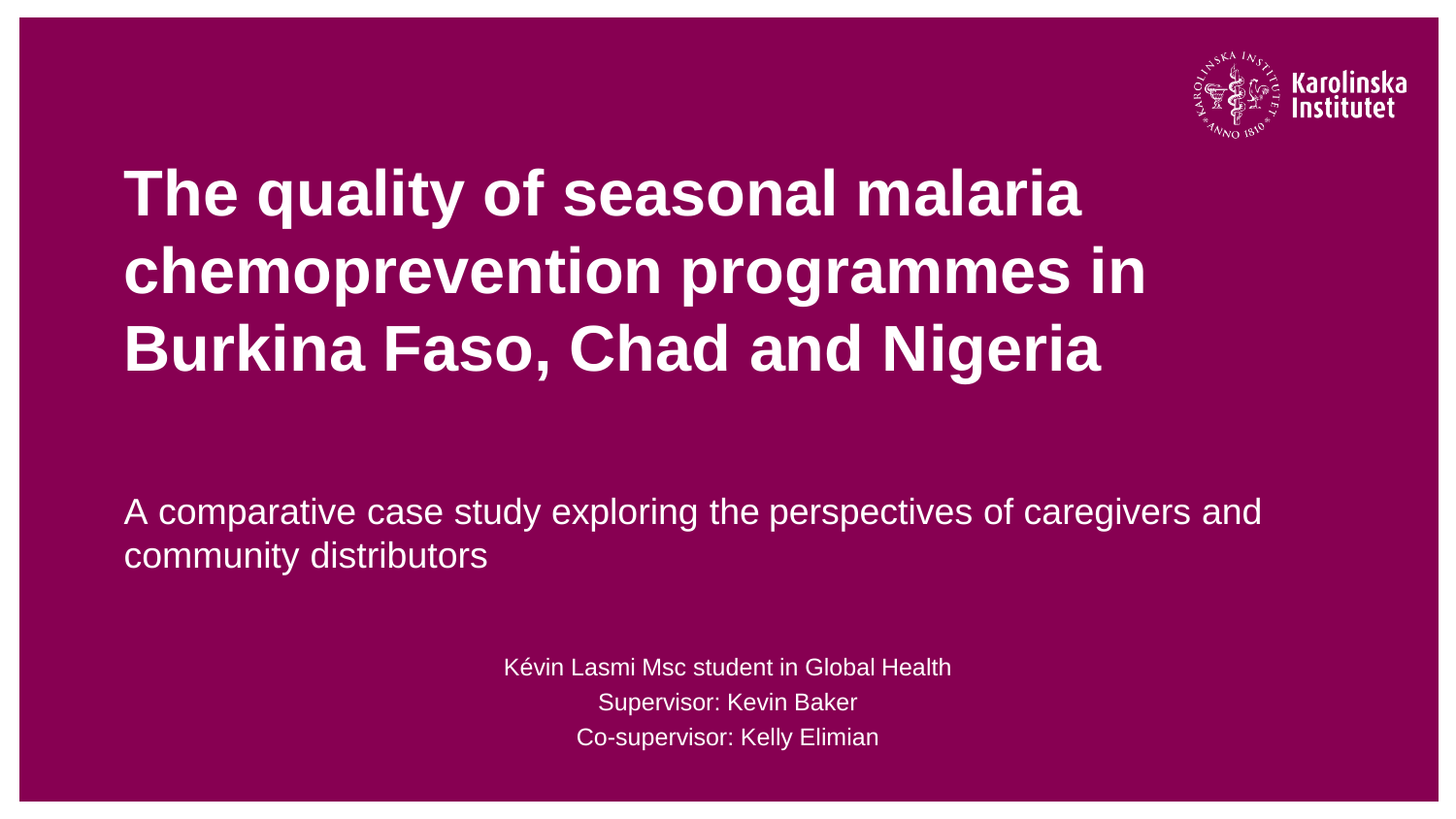

## **Seasonal malaria chemoprevention (SMC)**

- Recommended by WHO since 2012 for the Sahel region
- 2020: Implemented in 13 countries, **33,5 million children** beneficiated from at least one dose
- Consists in the **monthly administration** of a **preventive malaria treatment** (sulfadoxinepyrimethamine (SP) and amodiaquine (AQ)) during the rainy season to **children aged 3-59 months**
- Community-based delivery approach: Community distributors

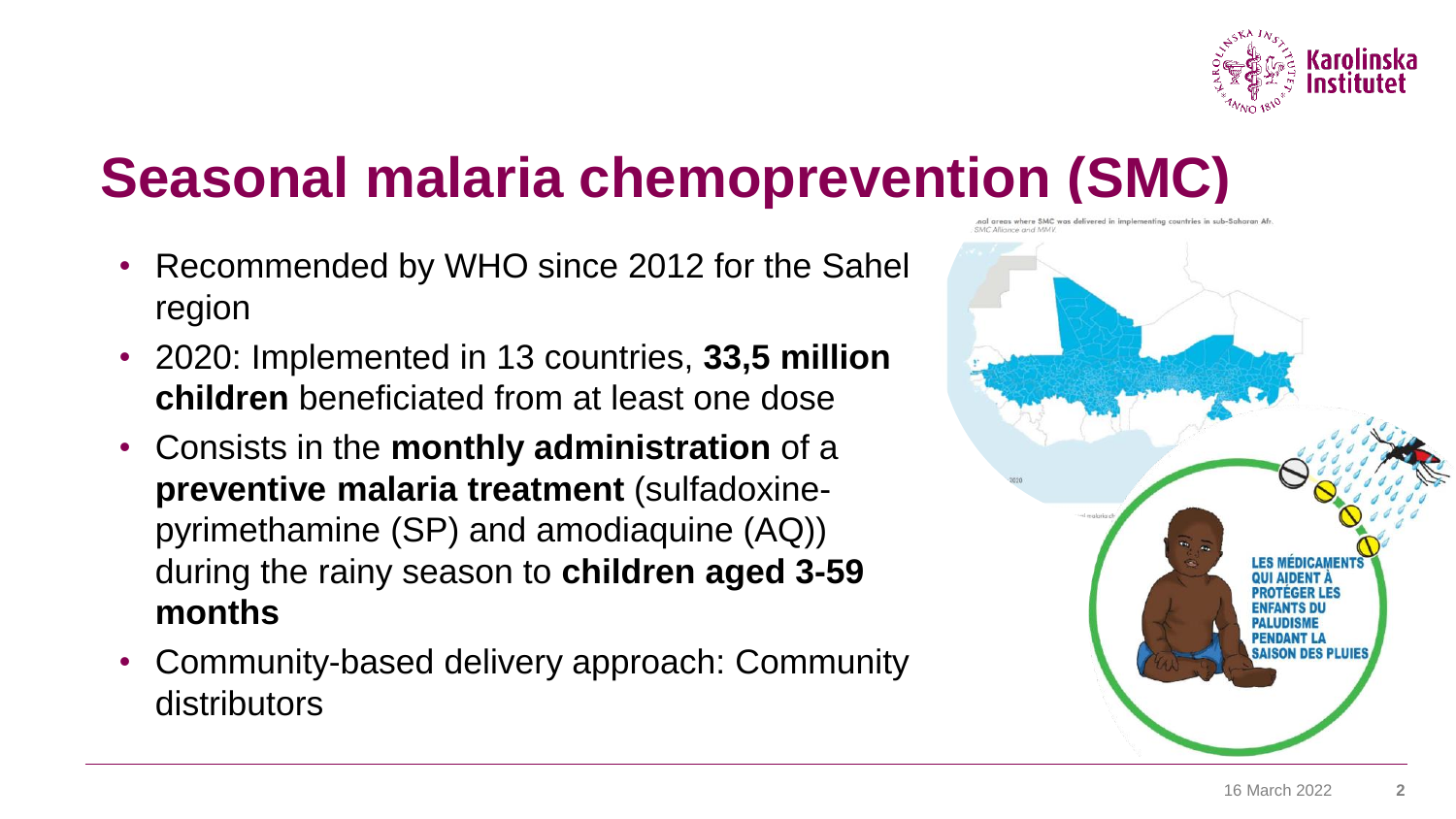

#### **Quality standards for SMC delivery framework**



#### 1.Planification

2.SPAQ international supply

3.Commodities & tools national supply

4.Community sensitization and mobilization

5.Training

6.Coverage and adherence

7.Refferal

8.Supervision

9.Monitoring and evaluation

10.Safeguarding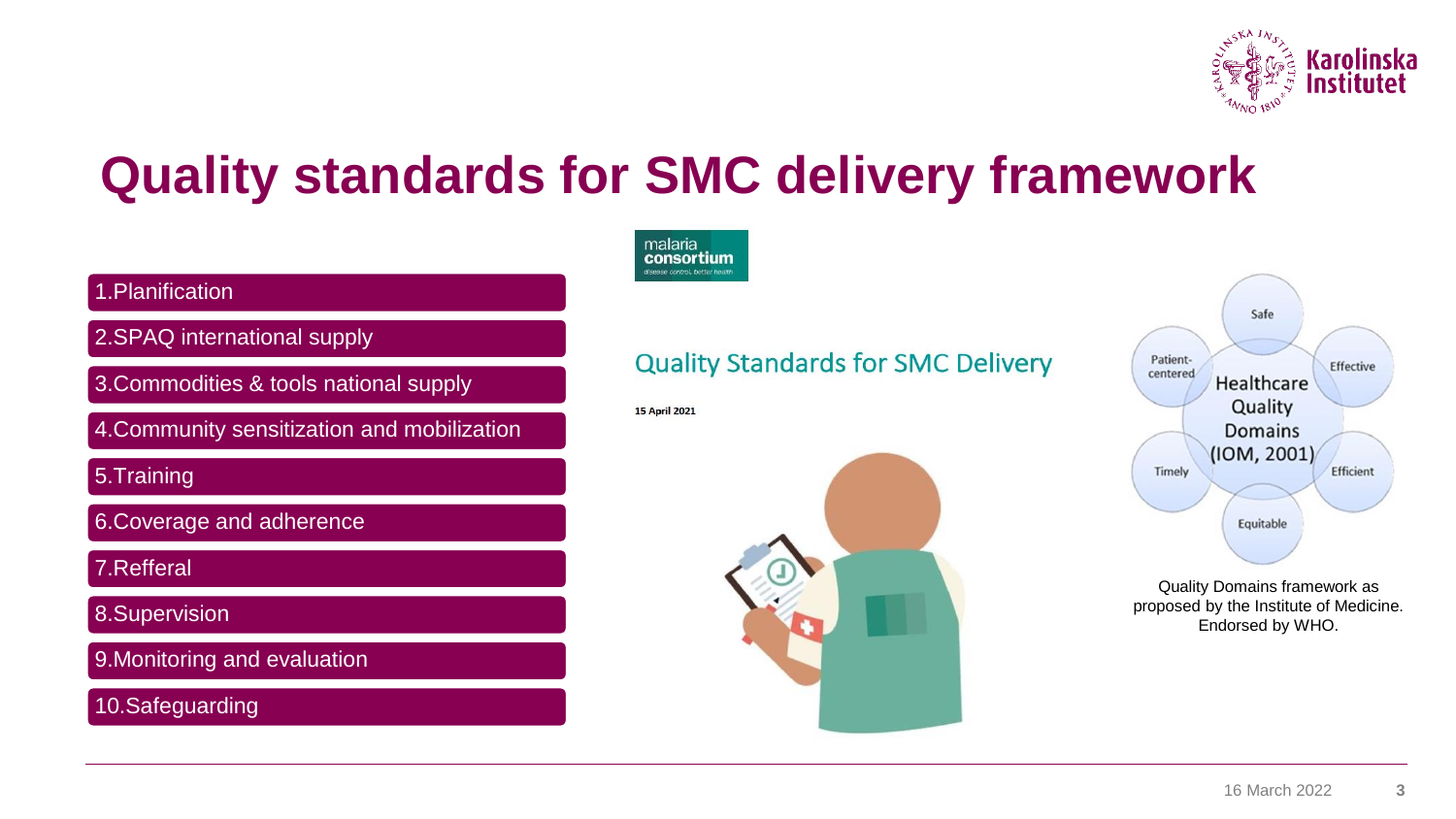

#### **Aim and research questions**

- **To develop a better understanding of the quality of SMC programme implementation in relation to the proposed quality standards framework for SMC delivery using the cases of SMC campaigns conducted in Burkina Faso, Chad and Nigeria.**
- How are the SMC campaigns being implemented in Burkina Faso, Chad and Nigeria in relation to the quality standards through the perspective of caregivers and community distributors?
- What are the contextual parameters that could influence the quality of implementation of SMC interventions in Burkina Faso, Chad and Nigeria?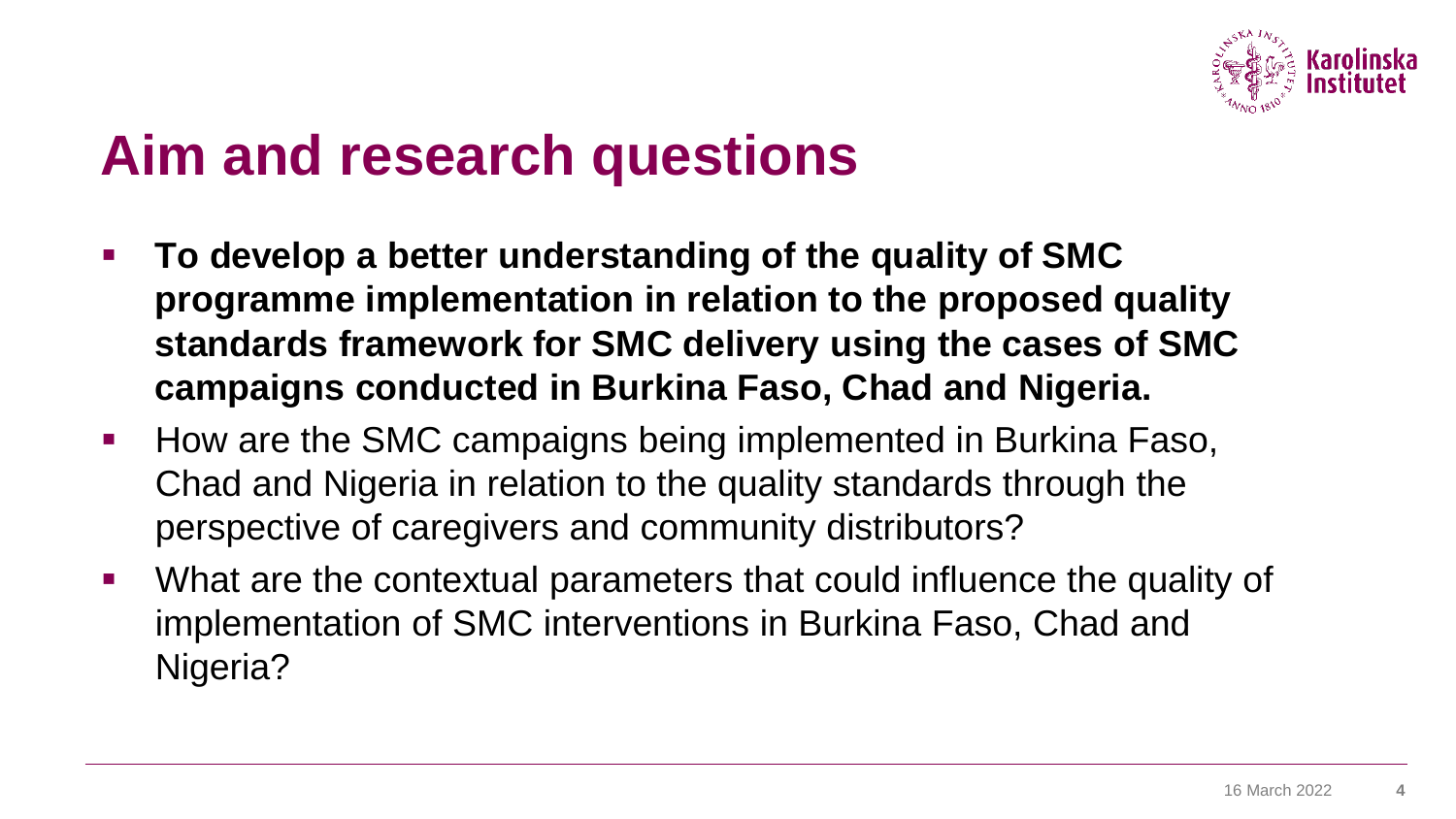

#### **Method**

- **Comparative case study based on** the **secondary analysis** of qualitative data
- Data derived from three operational studies conducted in 2019
- **24 focus group discussions**  assessing acceptability conducted with **community distributors** and **caregivers** involved in 2019 campaign
- **Primary analysis identified elements** linked to the quality of the SMC campaigns



**Co-implementing Vitamin A supplementation with Seasonal Malaria Chemoprevention (SMC) in Sokoto State, Nigeria: a pilot implementation study** 

Principal investigator: Dr Olusola Oresanya

Extending seasonal malaria chemoprevention in Burkina Faso to five cycles to coincide with the rainy season: a pilot study to assess feasibility, acceptability, cost and impact on malaria incidence

Study protocol



Study protocol



Principal investigator: Dr Alain Toe, Malaria Consortium, Burkina Faso



Principal investigator: Zana Coulibaly, Malaria Consortium, Chad

**5**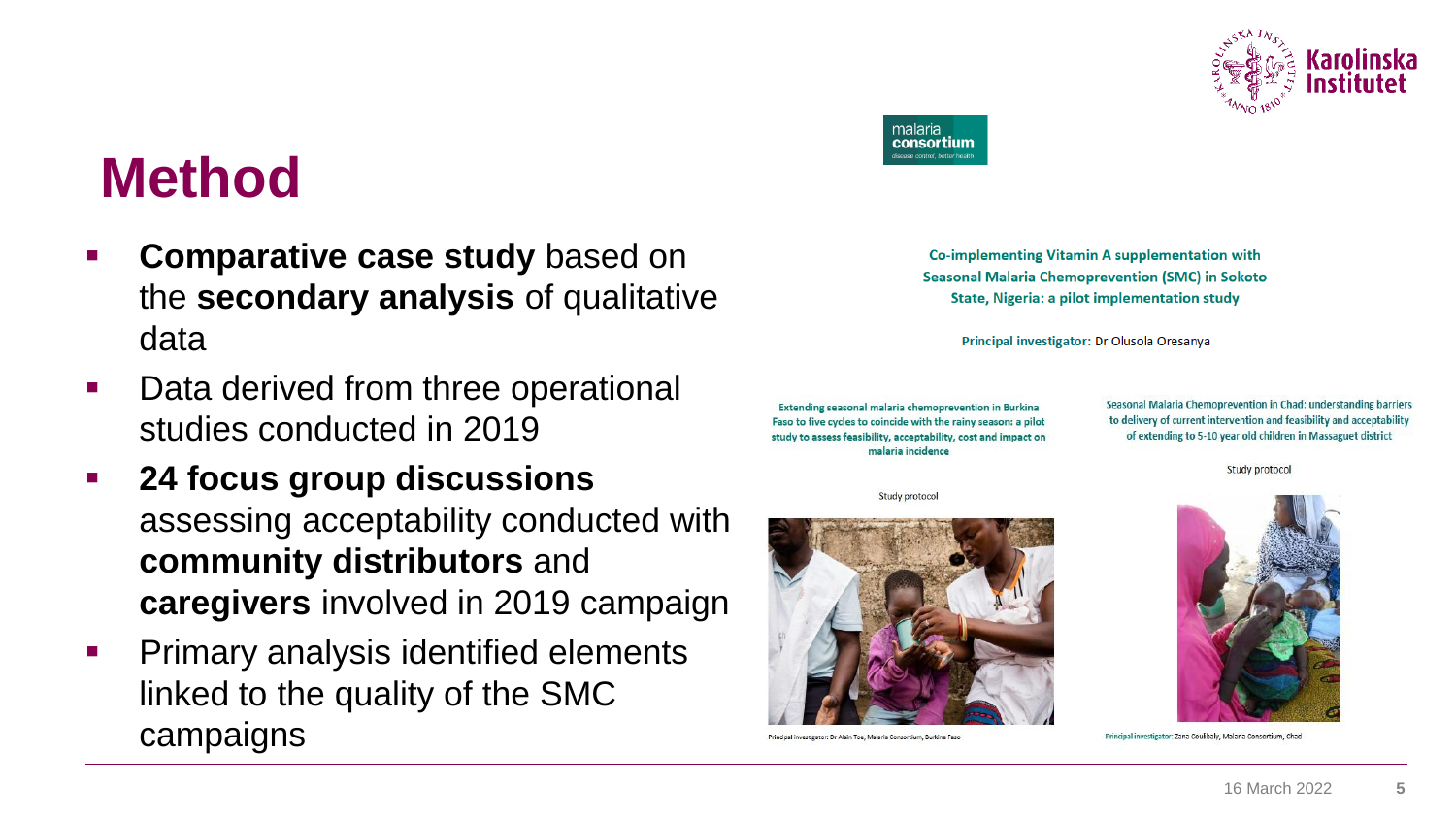

### **Planned analysis**

- **•** Thematic analysis
- $\bullet$  Abductive approach  $\rightarrow$  Coding frame from Quality Standards + Open Coding
- **EXP** Breakdown: Countries, CD/caregivers, gender, rural/urban
- Focus on contextual elements influencing the quality of implementation
- Support of MAXQDA software



Figure: Phases of thematic analysis (Braun and Clark, 2006)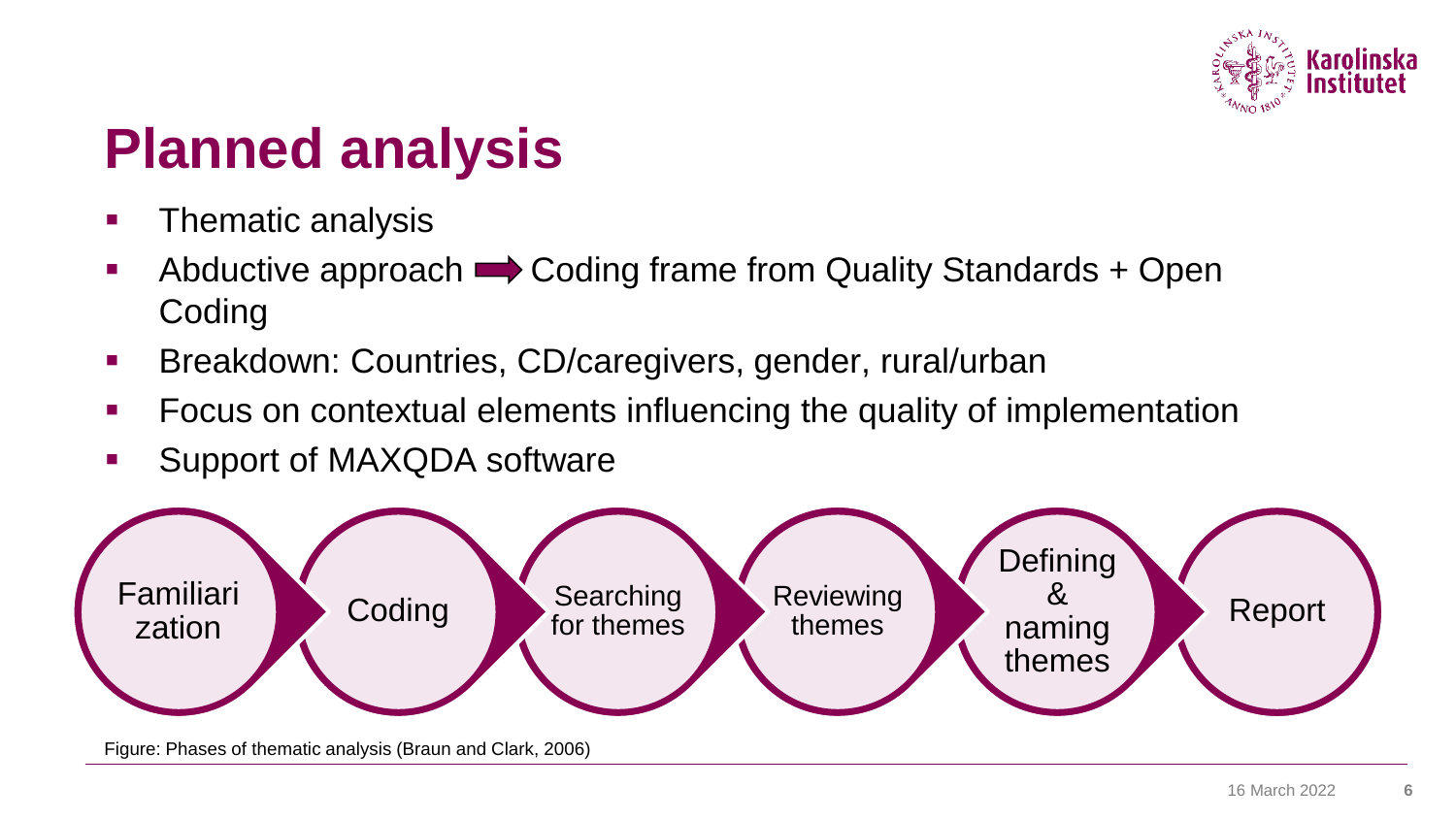

#### **Discussion**

- **EXEC** Link themes to the Quality Standards Framework
- **Integrate the Monitoring and Evaluation data for each campaign**
- **EXEDE EXE** Discuss the perception quality of the campaigns by the community within and between the three countries
- Integrate and discuss relevant littérature **Outcomes**
- Identification of the most important quality standards influencing quality of implementation in a community perspective
- How do the quality standards link to and influence each others
- Possible identification of quality themes that do not fit the SMC delivery framework
- **EXED** Identification of the most important contextual elements influencing quality of implementation